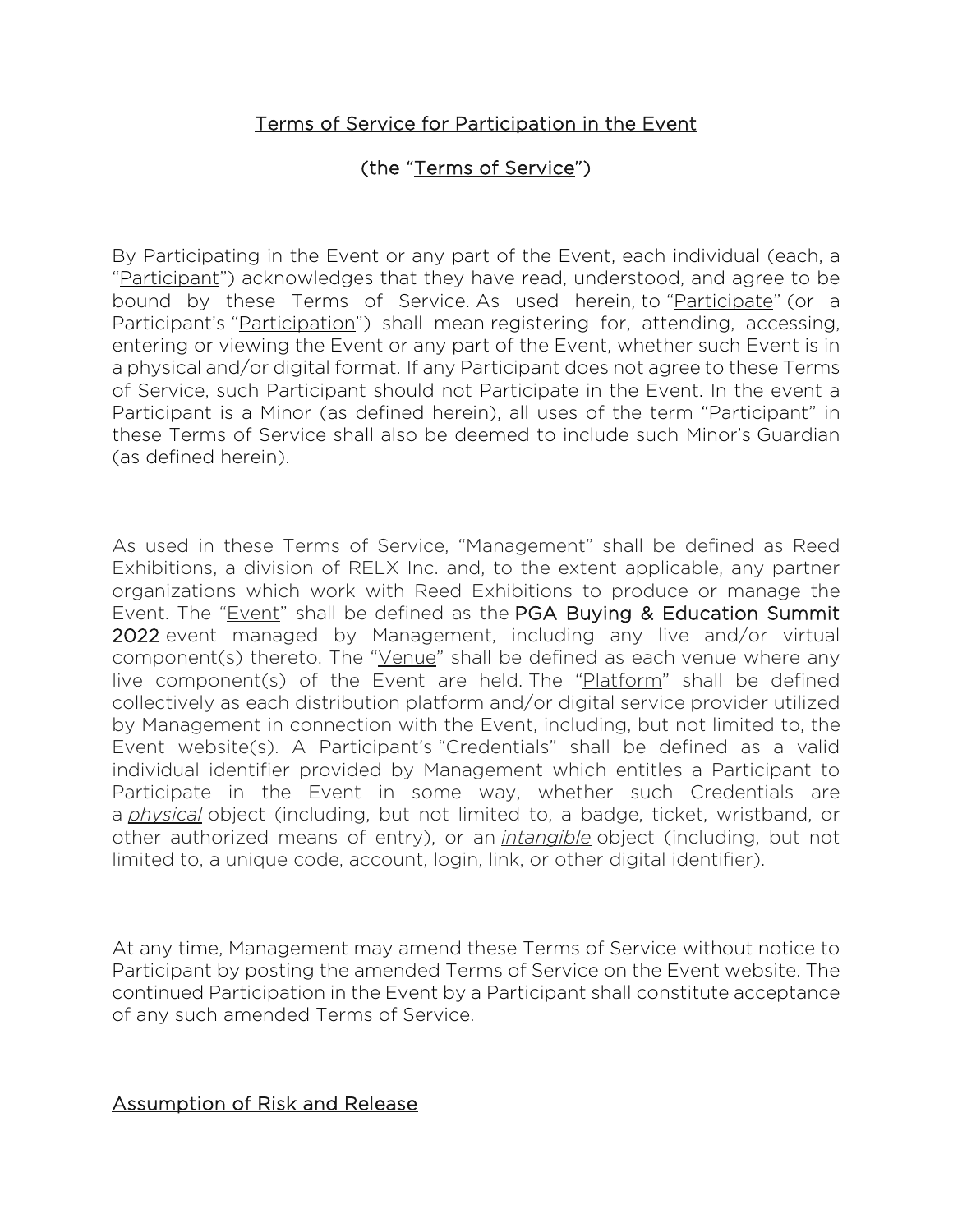Participant acknowledges that there are hazards and risks incidental to Participating in the Event. By accepting Credentials and/or by Participating in the Event, Participant freely and voluntarily assumes any and all risks which are incidental to the Event, regardless of severity and regardless of whether or not caused by the negligence of Management, including, but not limited to, loss, property damage, injury or damage to persons and/or death. Further, Participant acknowledges that there is an inherent risk of exposure to communicable disease, including, but not limited to, COVID-19, in any public place where people are present, and, by Participating in the Event, Participant freely and voluntarily assumes any and all risks related to such exposure. Participant agrees to follow all health and safety instructions, guidelines, or standards issued by local, state, and federal governmental authorities, as well as any health and safety instructions, guidelines, or standards for the Event which may be posted on-site at the Venue, within the Platform (including on the Event website), or as otherwise provided to Participant by Management.

In consideration for Participating in the Event, Participant hereby releases and forever discharges Management, the Venue, the city in which the Venue is located (if the city owns the Venue), the Platform, each of their parent, affiliated, and subsidiary companies, and each of their respective agents, employees, officers, directors, trustees, shareholders, contractors, sponsors, and any third parties acting on their behalf (collectively, the "Released Parties") from any and all claims, actions, damages, liabilities, costs or expenses (including attorney fees) which are related to, arise from or out of, or are in any way connected to Participant's Participation in the Event, whether or not such claims, actions, damages, liabilities, costs or expenses are caused by the negligence of the Released Parties or by the infringement or violation of any right. This release shall be effective and binding upon any heirs, agents, personal representatives or assigns of Participant (and of the Guardian if Participant is a Minor).

### Incidentals to Participation

Participant acknowledges that he or she is solely responsible for any costs incurred in connection with any incidentals or expenses required in order to Participate in the Event or use the Credentials, including, but not limited to, travel, accommodations, Internet connection, mobile access, and/or the use of any personal devices. Except as may be required by applicable law, Management will not be responsible or liable for any costs associated with Participation in the Event and all such costs shall be borne solely by the Participant.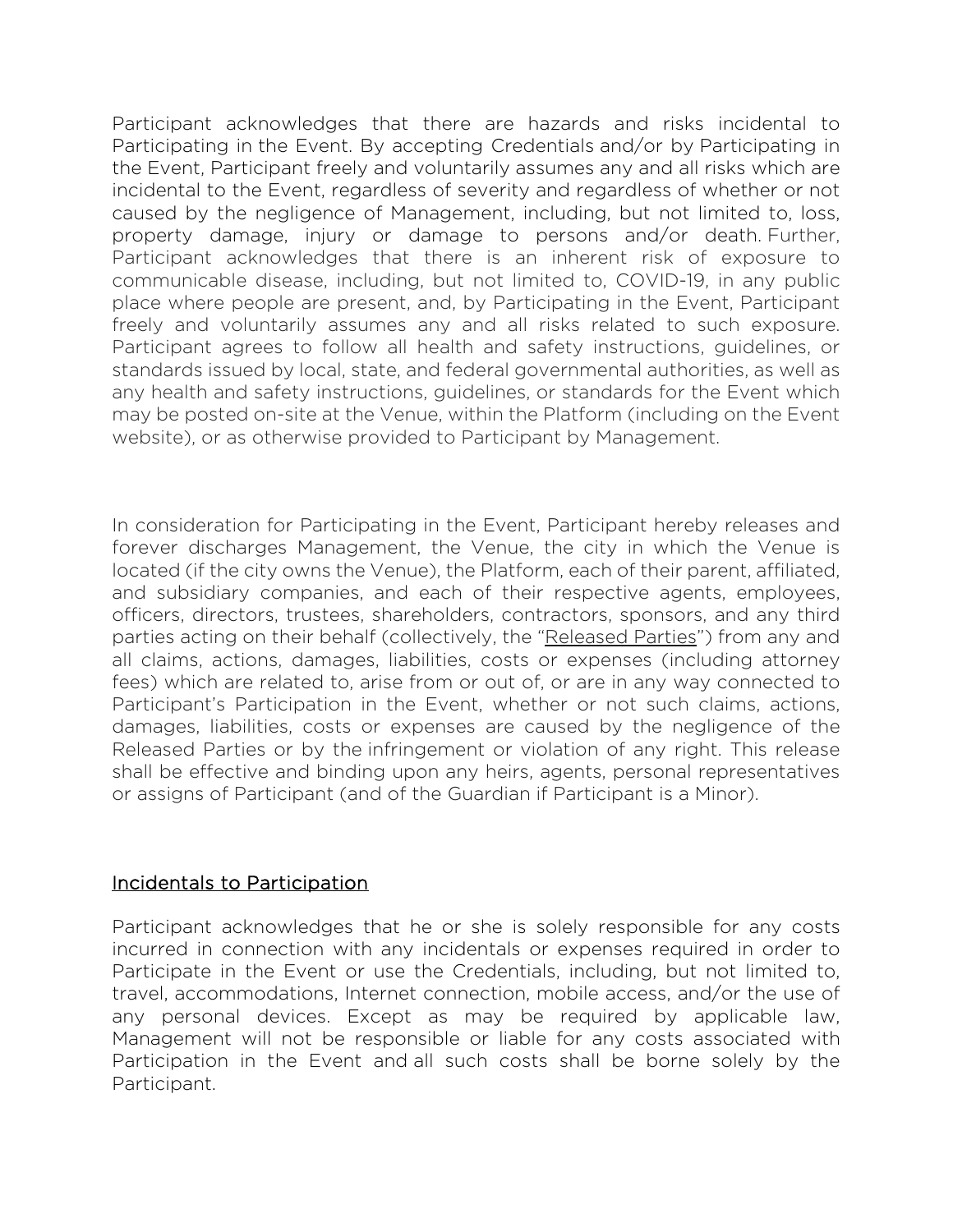If physical Credentials are shipped to Participant, the title to such Credentials passes to Participant upon delivery of the Credentials from Management to the shipping company. To the extent such shipment of Credentials results in any duty or custom charges, Participant shall be solely responsible for such payment.

### Access to the Event

Except as may be required by applicable law, Participant is solely responsible for ensuring that Participant is able to Participate in the Event, including, but not limited to, any requirements that Management specifies or makes available on the Event website, at the Venue or within the Platform. Management is not responsible for any technical difficulties arising as a result of Participant's use of their own technology in connection with the Event.

### Personal Property

Upon entry to any portions of the Event held in the Venue, all participants, their bags and other personal property may be subject to screening or security checks. Management expressly reserves the right to prohibit any personal property from entry into the Venue.

All personal property brought to the Event is done so at Participant's own risk and Participant is responsible for safeguarding such property at all times. Participant hereby acknowledges and agrees that Management is not responsible for, and shall have no liability resulting from, any loss or damage to any personal property belonging to Participant, including, but not limited to, loss or damage resulting from fire, storms, acts of God, air conditioning or heating failure, theft, pilferage, bomb threats, roof leaks, other attendees participating in the Event or other causes, to the extent consistent with applicable law.

No personal property may be left unattended while in or around the Venue. Management will handle unattended property however Management deems appropriate in its sole and absolute discretion. Any personal property which is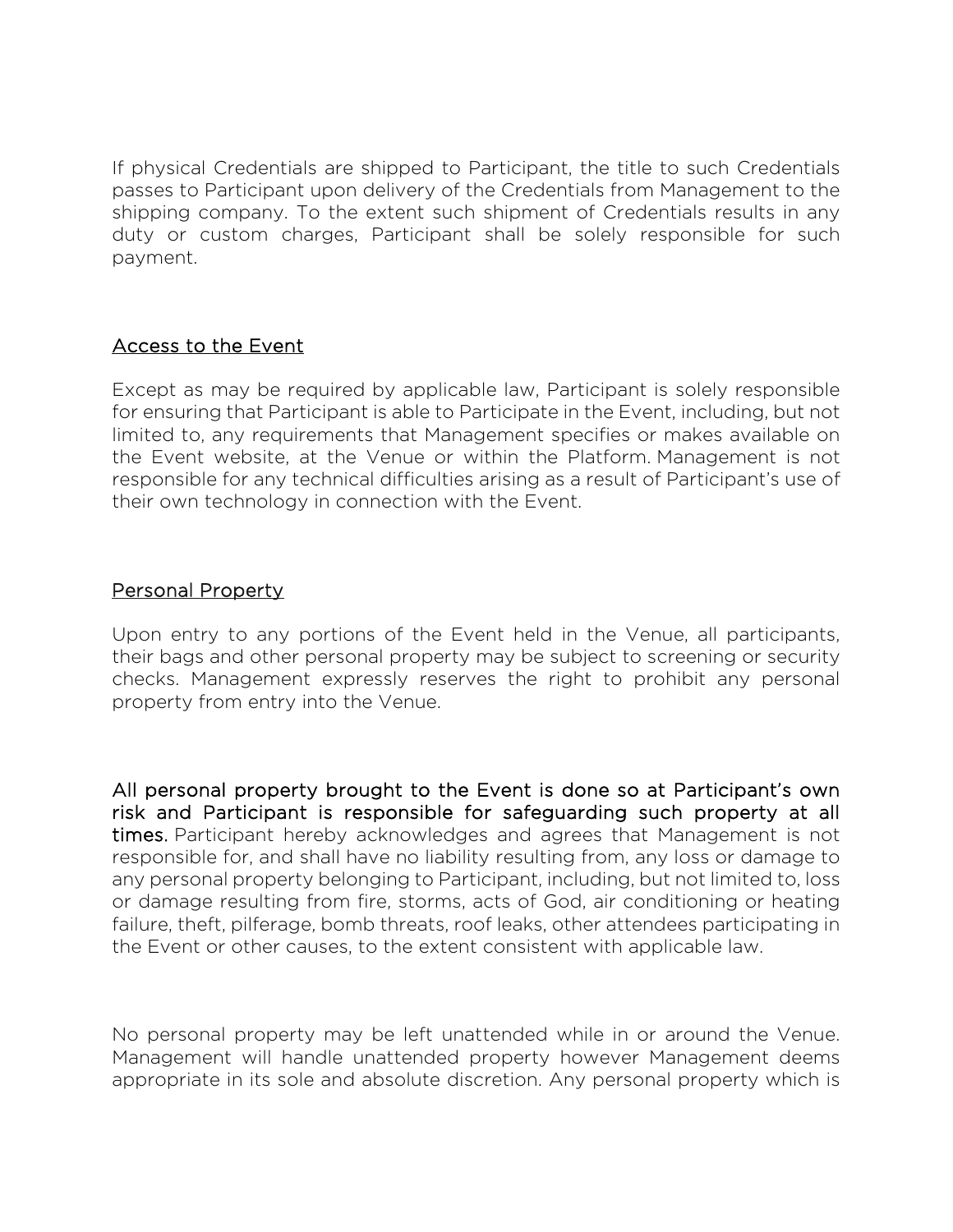left within the Venue upon the conclusion of the Event shall be considered abandoned and handled by Management accordingly.

## Use of Credentials

All Credentials are a revocable license to Participate in the Event and Management reserves the right to revoke such license at any time in Management's sole reasonable discretion. Credentials may only be used by the same individual Participant for all days of the Event. If Participant is on-site at the Venue, Participant must carry their Credentials with them at all times.

## Loss of Credentials

Any Credentials which are purchased by, or otherwise made available to, Participant must be protected and safeguarded at all times. Participant hereby acknowledges and agrees that Management is not responsible for, and shall have no liability resulting from, any loss or damage to any Credentials.

### Resale of Credentials

Once purchased, Event Credentials are non-refundable and non-transferable and cannot be reproduced or resold. No resale of Credentials shall be permitted, except with the prior written approval from Management. Credentials are immediately rendered void if altered in any way. The unauthorized resale of Credentials (including, but not limited to, "scalping"), the attempted unauthorized resale of Credentials, the unauthorized assignment of Credentials, the creation of counterfeit Credentials, or the unauthorized transfer of any Credentials to a third party are strictly prohibited and constitute an immediate forfeiture of Participant's Credentials without compensation from Management.

## Removal from the Event

Management expressly reserves its rights to deny admission or entry, to remove, ban, or eject a Participant, or to revoke or terminate any Participant's Credentials or access to any part of the Event, without refund, liability or compensation, as a result of: (1) failure to comply with these Terms of Service; (2) any illegal,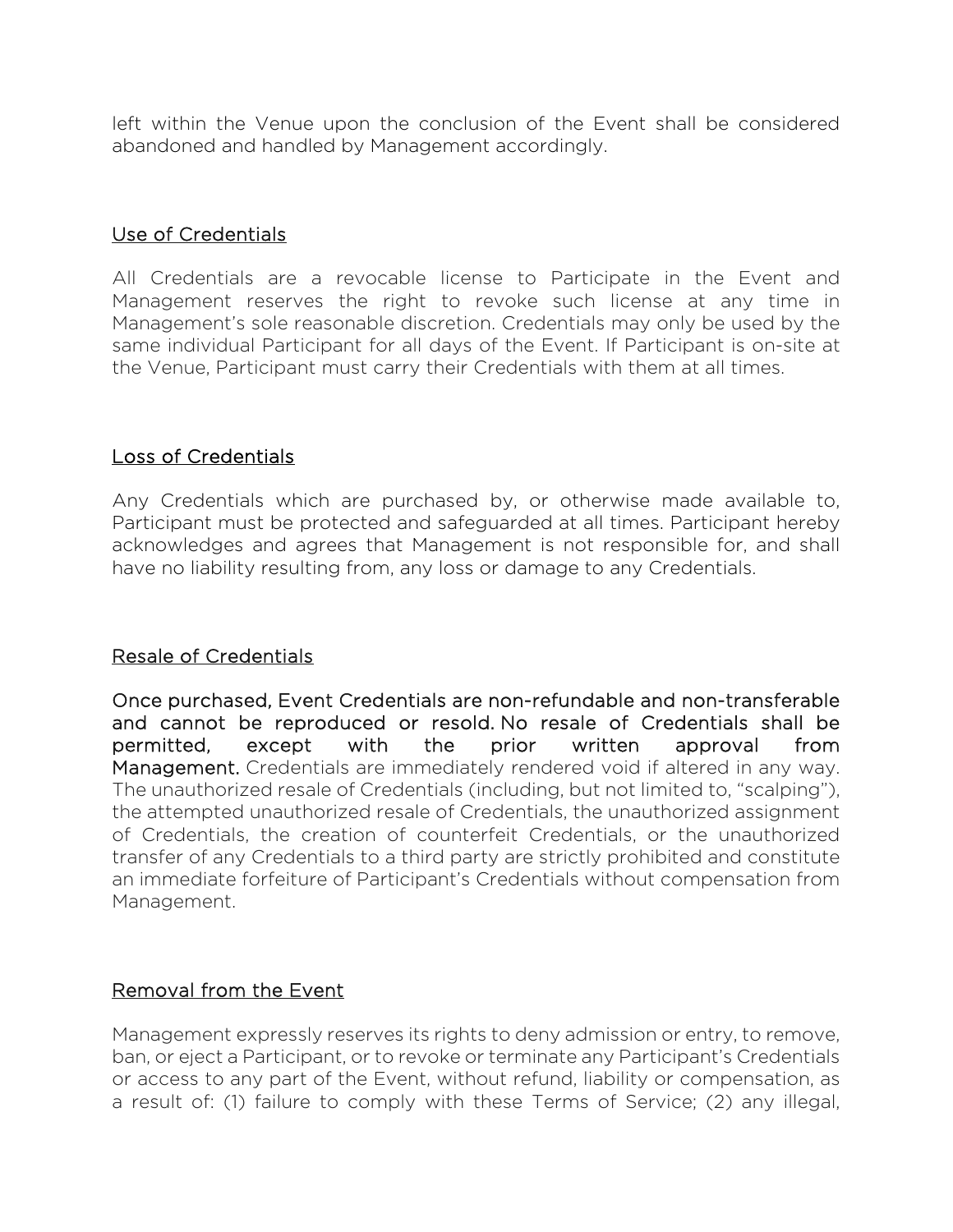unsafe, offensive or threatened behavior which Management could reasonably consider to be disruptive of the Event; or (3) circumstances which Management determines impact the safety, security, or order of the Event, each in Management's sole and absolute discretion. Any such determination by Management shall be final.

## Proper Attire

At all times in connection with the Event, Participant will wear proper attire, including shoes and shirts. Management reserves the right to deny access or remove from the Event any participant wearing inappropriate attire or attire that could detract from the Event overall, in Management's sole and absolute discretion.

### Restrictions on Eligible Participants

If Event registration is not open to the general public, then the Event is deemed to be for industry professionals only. Please refer to the Event website for the full guidelines regarding the Event admissions policy. At any time, in its sole reasonable discretion, and except as otherwise prohibited by applicable law, Management may request that any Participant provide documentation relating to verification of their identification, age, industry credentials or certifications, whether or not described in these Terms of Service. Management reserves the right to deny entry, ban, or remove any Participant from further Participation in the Event if such Participant fails to provide the requested documentation or if such documentation is deemed insufficient by Management in its sole and absolute discretion.

### Minors

A "Minor" shall be defined as any individual who is under eighteen (18) years of age or has not reached the age of majority as defined by such individual's jurisdiction of residence. Minors are explicitly NOT permitted to Participate in the Event in any way. No Minor will be admitted into the Venue and no Minor will be allowed to access the Platform or any Digital Technologies (as defined herein). Even if a Minor obtains the permission of their parent or legal guardian (the "Guardian") prior to any Participation, such Minor will not be permitted to Participate in the Event in any way, including, but not limited to, sending any information to Management, entering any sweepstakes or contests in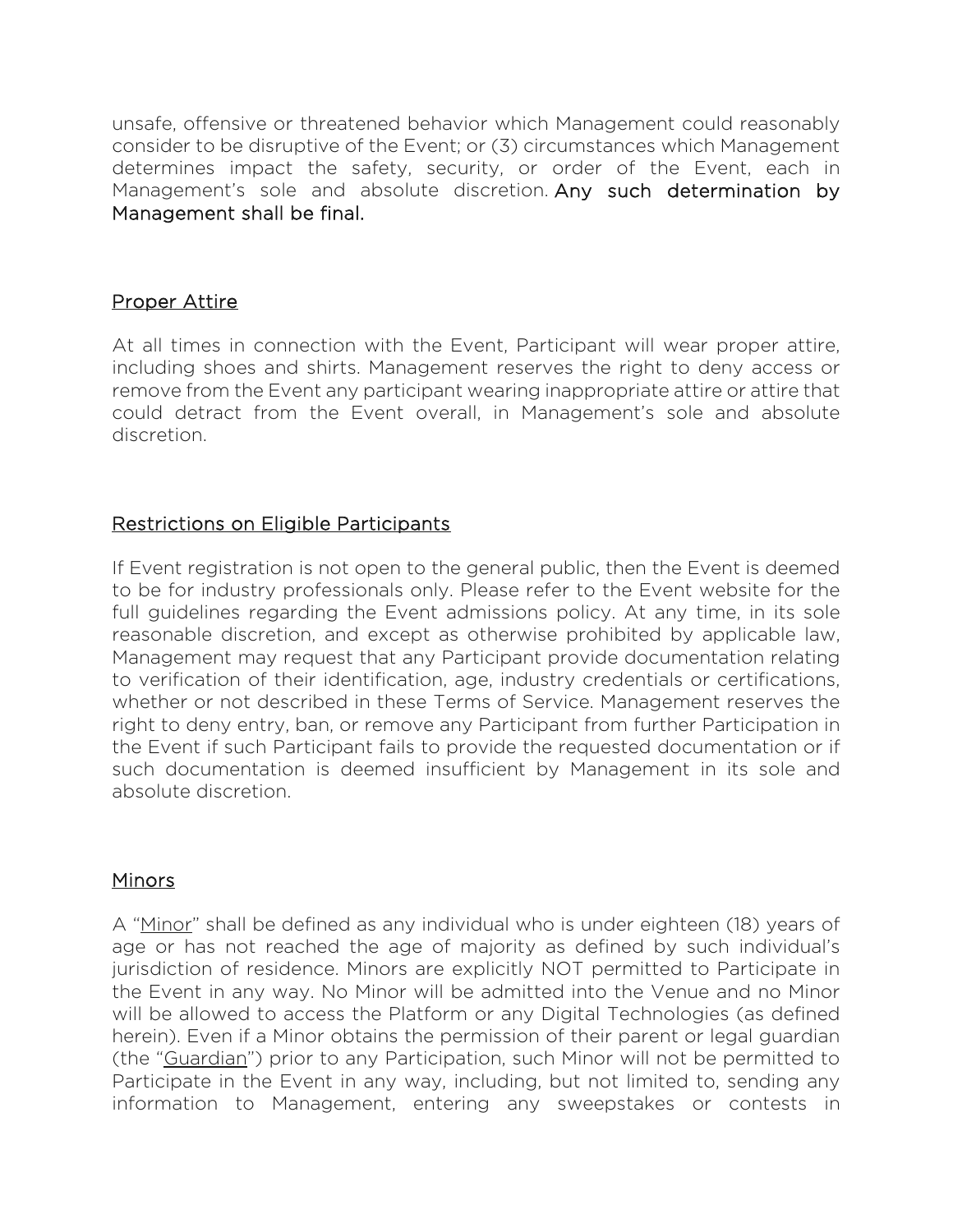connection with the Event, posting any information on the Event websites or Platform, or purchasing any Credentials or other goods or services related to the Event.

### Event Features

The Event's operating hours, schedules, floor plans, exhibitors, vendors, guests, and speakers are subject to change or cancellation without notice to Participants. All Event Features (as defined herein) are subject to availability and access is not guaranteed for all Participants. The "Event Features" shall be defined as any panels, special events, education sessions, classes, autographing sessions, photo ops, performances, screenings, webinars, networking events, or other activities held by Management (whether in-person or virtually) as part of the Event.

Access to certain Event Features may require an additional separately priced fee and/or will only be available to designated participants or types of Credentials. To the extent an Event Feature occurs at a specific time and for a specific set of participants, each authorized participant will only be permitted access to such Event Feature during the specific time determined by Management. Management reserves all rights to deny entry, ban, or remove any unauthorized participants from any such Event Feature.

Participant is solely responsible for Participating in the Event in a timely manner and for observing any specific times or time limits provided to Participant by Management. In the event Participant fails to Participate in any part of the Event at a specific time and Participant is subsequently unable to Participate in such part of the Event, Management shall have no obligation to provide a full or partial refund. Management is not responsible for delays and/or wait times in connection with any Event Features or with the Event itself. Management may reasonably change the time of an Event Feature in order to accommodate unexpected events, other Event Features being delayed, or ending earlier than expected or later than expected.

### Cancellation Policy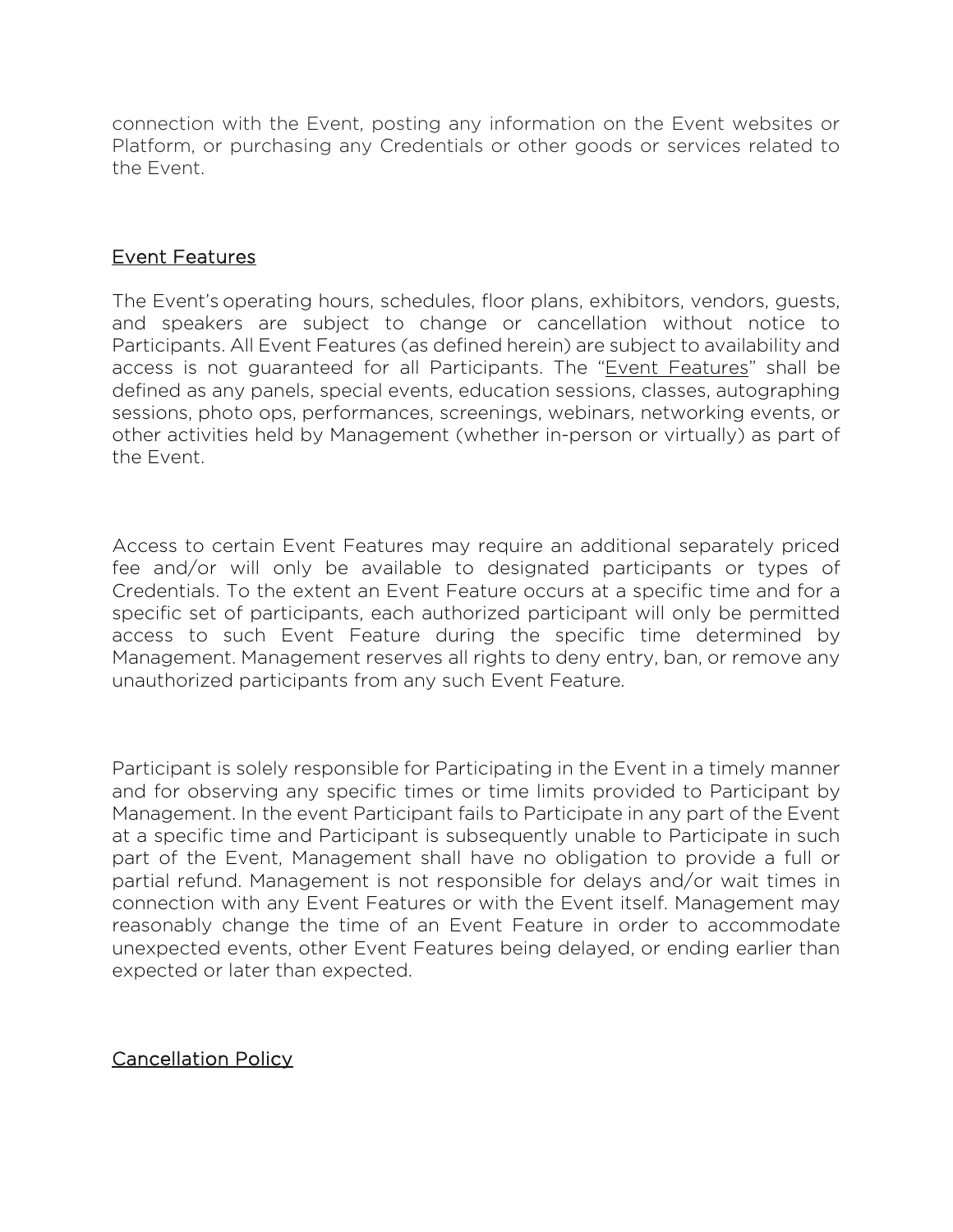Management reserves the right to cancel or postpone the Event, or any part of the Event, on limited or no notice in Management's sole discretion. In the event of a cancellation or postponement of the Event, Management shall not be responsible or liable for any costs, damages, fees, expenses or other compensation associated with the Event.

## Intellectual Property Rights

## A.Release of Likeness

For good and valuable consideration, and in exchange for the opportunity to Participate in the Event, Participant hereby authorizes, permits, and grants to Management, its parents, affiliates, sublicensees, designees, agents and assignees (including, without limitation, any sponsors, exhibitors or contractors to the Event), and each of their respective assignees, sublicensees and successors (collectively, the "Management Parties"), the royalty-free, absolute and irrevocable right and license to (i) record, photograph, and/or film the likeness, voice, appearance and/or image of such Participant while Participating in the Event (collectively, the "Likeness"); and (ii) publish, reproduce, portray, distribute and/or otherwise use the Likeness in all media formats (whether now known or hereafter existing), worldwide, solely in connection with the distribution, promotion and publicity of both the Event (including future editions thereof) and Management's general business, services or products.

## B.Release of Participant Content

From time to time, certain parts of the Event may allow Participants to submit, share, post, create, or otherwise distribute (collectively, "Distribute" or "Distributing") content, which may include, but is not limited to messages, text, sound, images, videos, data or other materials originating with Participant (collectively, the "Participant Content"). For good and valuable consideration, and in exchange for the opportunity to Participate in the Event, Participant acknowledges that by Distributing any Participant Content as part of the Event, whether to Management directly, to the Management Parties, on the Platform or at the Venue generally, Participant thereby authorizes, permits, and grants to the Management Parties a royalty-free, irrevocable, nonexclusive, sublicensable, assignable, unrestricted right and license to publish, reproduce, portray, modify, adapt, transmit, distribute, create derivative works from, and/or otherwise use the Participant Content in all media formats (whether now known or hereafter existing), worldwide, solely in connection with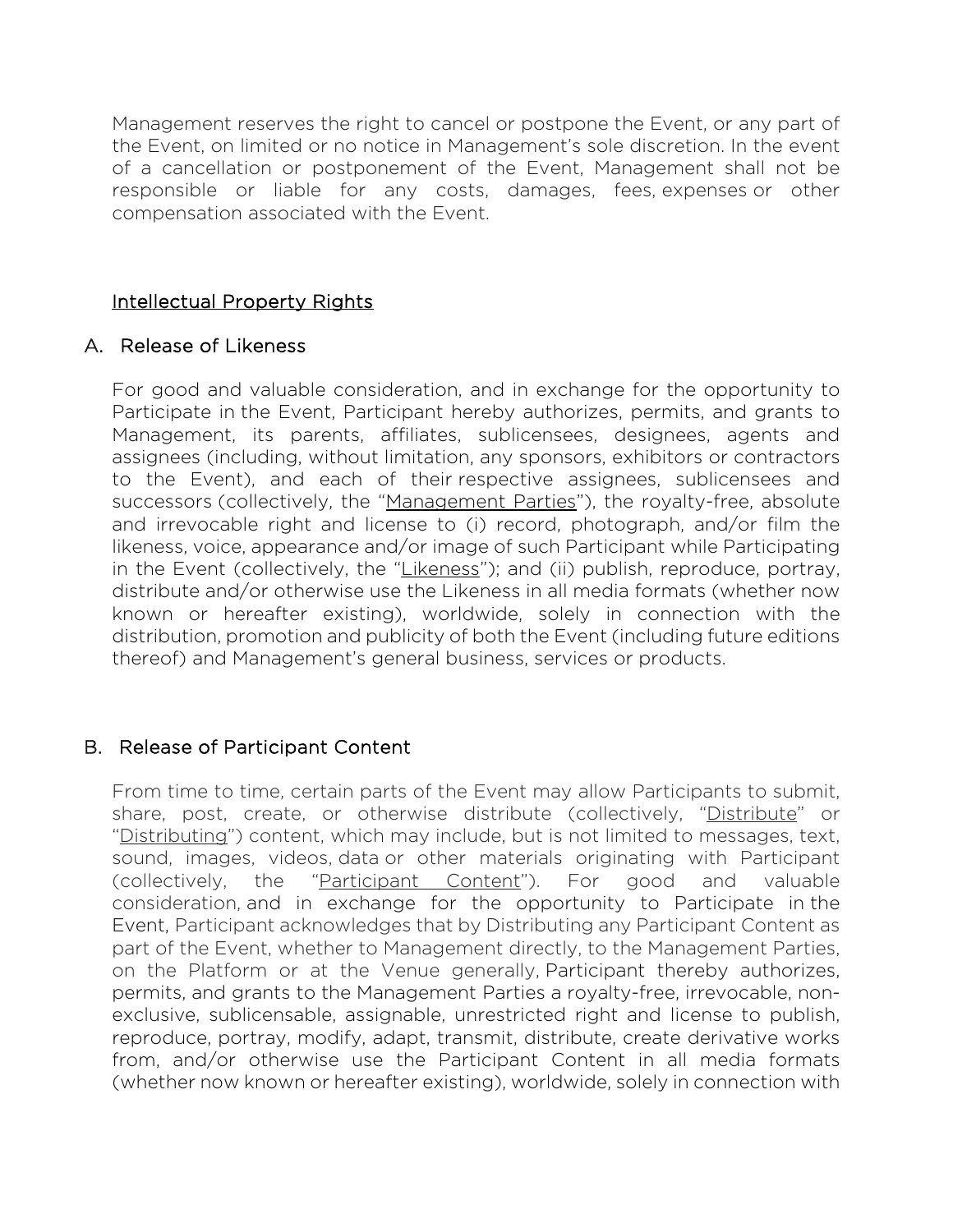the distribution, promotion and publicity of both the Event (including future editions thereof) and Management's general business, services or products.

Please note that any Participant Content is Distributed solely at Participant's own risk. To the furthest extent permitted by applicable law, Participant hereby agrees that Management shall not be liable for any unauthorized copying, use, disclosure or distribution of any Participant Content by third parties and Participant releases and forever waives any claims against Management for any such unauthorized copying or usage of the Participant Content under any theory. To the fullest extent permitted by applicable law, Management reserves the right to remove, discard, screen or edit any Participant Content at any time without notice to Participant in Management's sole discretion and without any liability to Participant whatsoever. While Management has no obligation to monitor any Participant Content, Management reserves the right to do so and reserves the right to enforce the intellectual property rights of Management or of any third party.

### C.Representations and Warranties Regarding Intellectual Property

The "Likeness" and all "Participant Content" shall collectively be defined as a Participant's "Intellectual Property." With respect to such Intellectual Property, Participant represents and warrants that:

- (i) Participant is the creator and owner of any Intellectual Property hereunder, or otherwise has obtained the necessary rights and authority to grant the rights described herein;
- (ii) to the extent the Intellectual Property contains the Likeness, name, marks, and/or other biographical or identifying information of Participant or of any third parties, Participant consents (or has obtained the required consents and/or licenses from any third parties) to the use of such Intellectual Property by the Management Parties, solely as described in these Terms of Service;
- (iii) the Management Parties may exercise the rights granted herein to the Intellectual Property without any additional financial liability, including, but not limited to, any compensation, royalties, residuals, or fees to Participant or any relevant third party. Any claims for additional payment for the Management Parties' use of the Intellectual Property (as described in these Terms of Service) in any media is expressly waived;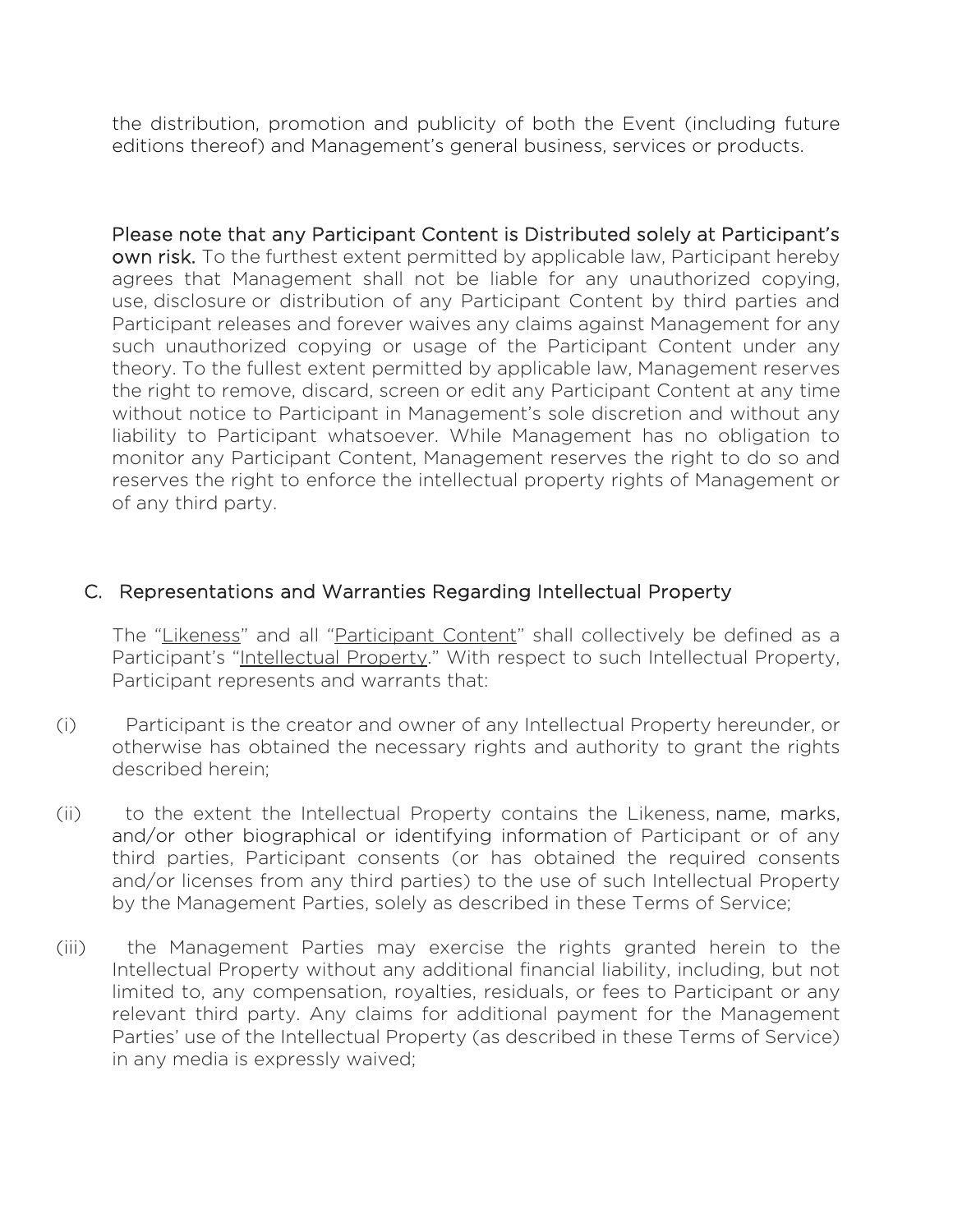- (iv) Participant shall have no ownership in any media created by Management which incorporates the Intellectual Property (provided that Participant shall retain any ownership of any underlying Intellectual Property itself);
- (v) there shall be no expectation of any attribution to Participant;
- (vi) the Management Parties may use the Intellectual Property in any manner or media without first notifying Participant or any third party and Participant hereby waives any right to inspect or approve any such use;
- (vii) in connection with Management's use of the Intellectual Property, Participant releases each of the Management Parties from any claims, causes of action, damages or liabilities which Participant may have in connection with the Intellectual Property, including, but not limited to, any moral rights or "droits moral" that Participant may have;
- (viii) any digital Intellectual Property does not contain any viruses, adware, spyware, worms, bombs, or other harmful or malicious code;
- (ix) the Intellectual Property does not, and the use of the Intellectual Property by the Management Parties will not, (A) infringe, violate, or misappropriate any third-party rights or proprietary rights; or (B) defame or slander any other person or legal entity; and
- (x) the Intellectual Property will not violate any applicable laws or regulations.

Management reserves all rights and remedies against any participants who breach or violate these representations and warranties. Management is not liable for any Intellectual Property or for any loss or damage resulting therefrom and Management is under no obligation to store or return any Intellectual Property. While Management takes reasonable security measures in connection with the Event, Management does not guarantee the safety of any Intellectual Property and has no responsibility to do so.

### D.No Recordings Permitted by Participants

Participant acknowledges that all media rights to the Event are explicitly reserved and retained by Management. As such, Participant agrees not to record, to use any flash photography, or to make any live broadcasts or use any live streaming apps during any Event Features, unless Participant has first received express written permission from Management. No photographs and/or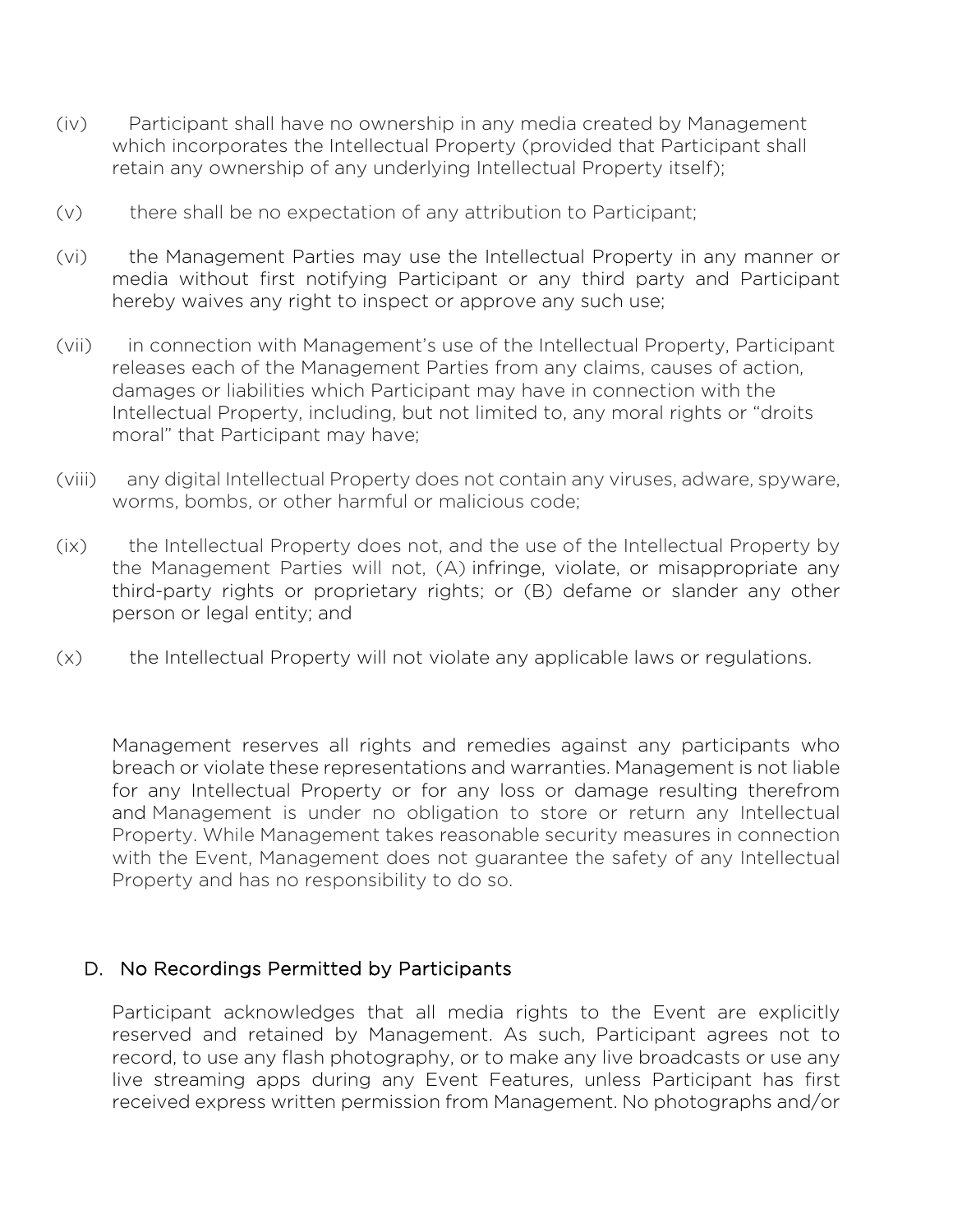film/video footage of the Event may be provided to or sold to third parties without Management's prior written consent.

## E.Acknowledgement

Participant agrees and acknowledges they have read and understood this "Intellectual Property Rights" section and hereby expressly approves and consents to its terms, affirms their right and authority to agree to such terms, and waives all obligations and rights which such individual may have in connection therewith. For good and valuable consideration, for any Minor Participants, the Guardian hereby guarantees that the Minor shall not at any time disaffirm the release of the Intellectual Property by reason of the Minor's minority or otherwise and hereby agrees to indemnify Management from any loss arising from any claims made by or on behalf of the Minors relating to this release.

### Event Policies

At all times in connection with the Event, Participant is required to comply with and behave in accordance with (i) these Terms of Service; (ii) all applicable laws, ordinances, codes, regulations, standards and judicial or administrative orders; and (iii) any additional Event rules, regulations, codes of conduct, policies, or procedures which may be posted at the Venue, on the Platform, or otherwise distributed to Participants by Management and as may be updated from time to time by Management (collectively, the "Event Policies"). By Participating in the Event, Participant acknowledges and agrees that Participant has read, agrees to comply with, and will behave in accordance with the Event Policies.

The Event Policies apply to EVERYONE Participating in the Event in any manner whatsoever, including, but not limited to, all Participants, exhibitors, speakers, guests, professionals, media, staff members, workers, contractors, volunteers, security or any other attendees or participants to the Event. Each Participant to the Event is solely responsible for their own conduct while Participating in the Event or any part of the Event. Guardians are solely responsible for the conduct of any Minors Participating in the Event or any part of the Event.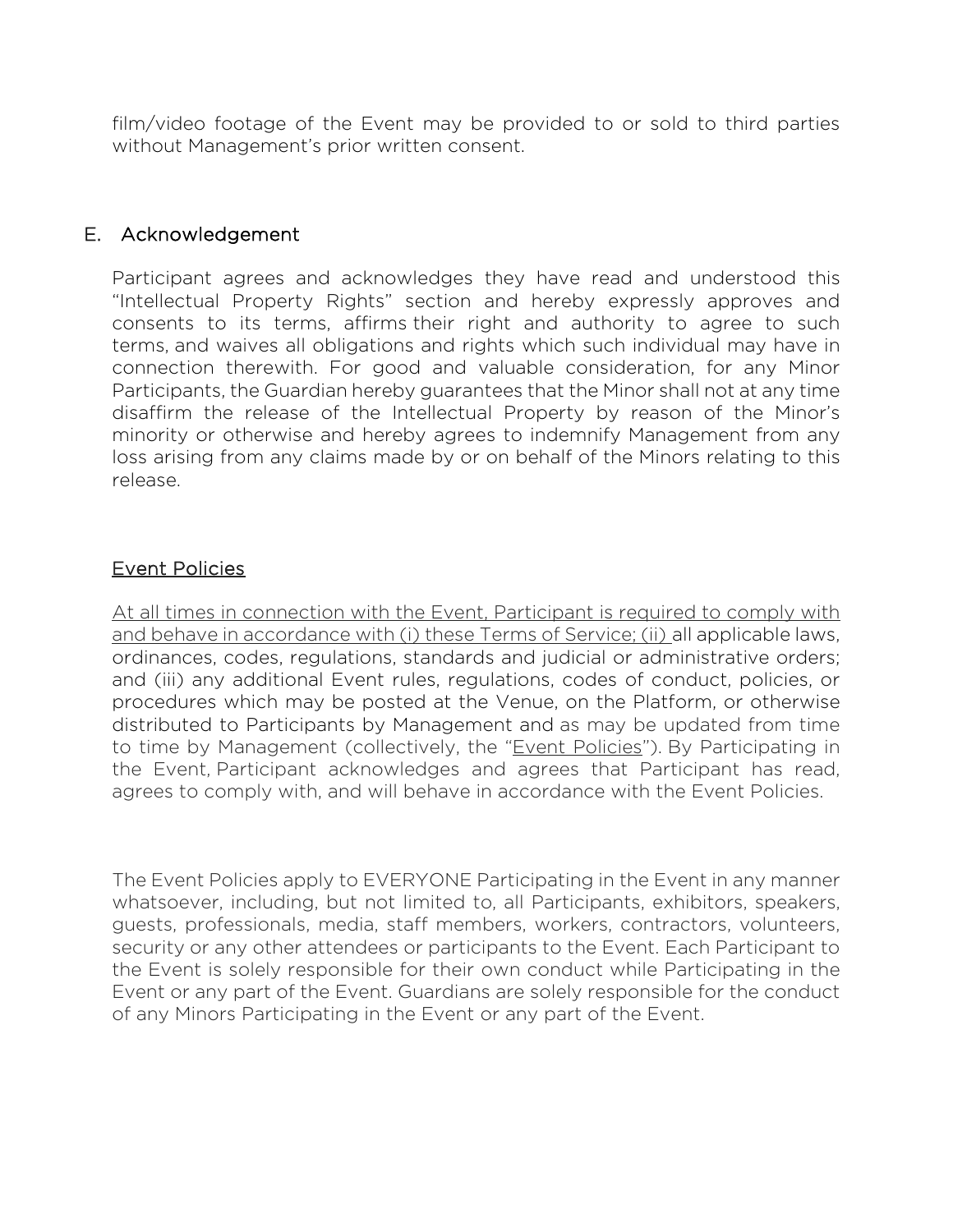As part of the Event Policies, each Participant agrees that they will not, and will not directly or indirectly cause others to, do any of the following "Prohibited Activities" in connection with the Event:

- (i) interfere with, damage, or engage in any act which disrupts the operation of the Event in any way, including but not limited to, obstructing aisles or entrances or exits, running, cutting in line, saving places in lines for others, jumping over barriers or guardrails, using foul language, screaming, yelling, encouraging disruptive behavior from others, disobeying any time limits, directions or prohibitions provided to Participant by Management's staff and/or moderators, or preventing any other participant from Participating in the Event by any means;
- (ii) distribute, wear, transmit, upload, display or otherwise circulate any content which is inaccurate, unlawful, infringing, defamatory, obscene, pornographic, invasive of privacy or publicity rights, harassing, threatening, abusive, inflammatory, or otherwise objectionable to Management in Management's sole discretion;
- (iii) distribute printed or recorded materials of any kind unless prior written approval has been obtained from Management;
- (iv) impersonate any other person or entity or perform any similar fraudulent activities;
- (v) sell goods or services, display goods or services, make solicitations of any kind, or conduct any commercial activities without the prior written approval of Management;
- (vi) harvest, collect, or attempt to collect the personal information, email addresses or other contact information of other participants in the Event without the consent of such participants;
- (vii) defame, harass, abuse, threaten or defraud other participants in the Event.
	- a. Please note that Management has a ZERO TOLERANCE POLICY for harassment of any kind. Please review our full Anti-Harassment Policy on the Event website;
- (viii) circumvent, disable, damage, remove or otherwise interfere with the security, integrity, or proper conduct of the Event;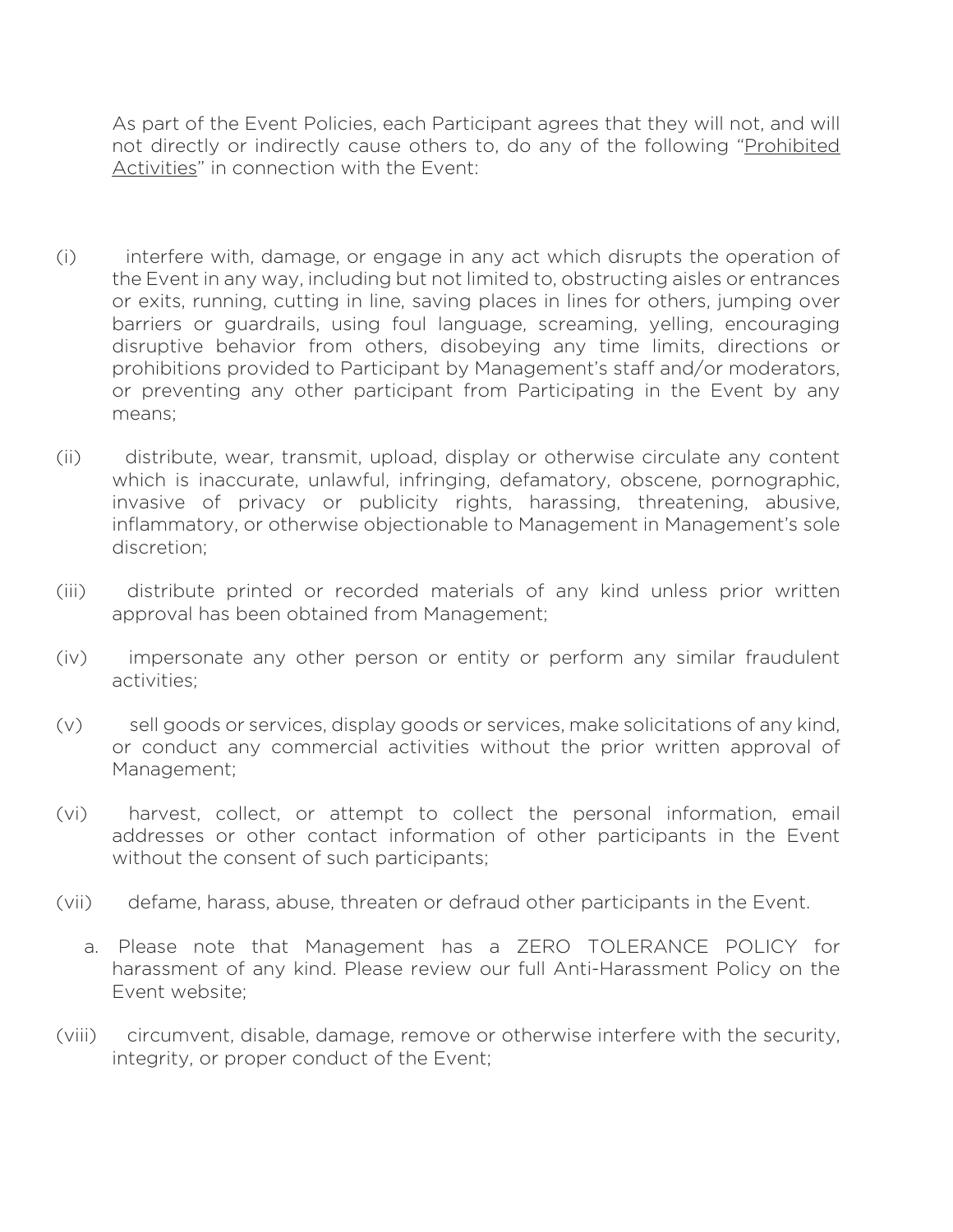- (ix) access any unauthorized part of the Event designated as only for Management use;
- (x) access the Platform by means of any robot, spider, scraper, crawler or other automated means for any purpose;
- (xi) Participate in the Event for any illegal purpose, or in violation of any applicable local, state, national, or international law or regulation, including, without limitation, laws governing intellectual property and other proprietary rights, data protection and privacy;
- (xii) smoke within the Venue for a live Event, which includes, but is not limited to, cigarettes, vape pens, and marijuana;
- (xiii) drink or possess alcohol within the Venue outside of the specifically designated areas. No one under the age of 21 may consume alcohol within or around the Venue;
- (xiv) use, sell, possess, or distribute any illegal drugs or other illegal substances, including, but not limited to, any medication that has not been legally obtained, is not being used in its intended dosage or for its intended purpose;
- (xv) assault, steal, fight, engage in or incite violence of any kind, including, but not limited to, verbal threats of violence; and
- (xvi) possess and/or use any of the following prohibited items in connection with the Event:
	- $\}$  a firearm, ammunition, knife, or weapon of any kind;
	- o NOTE: Management has a ZERO TOLERANCE POLICY for weapons of any kind. Please review the full policy on the Event website.
	- $\}$  objects or toys that appear to be firearms, ammunition, knives, or weapons;
	- o NOTE: Event security and local law enforcement officials will treat anything that looks like a real gun as a real gun.
	- self-defense or restraining devices;
	- $\}$  fireworks or other explosive or flammable objects;
	- alass containers;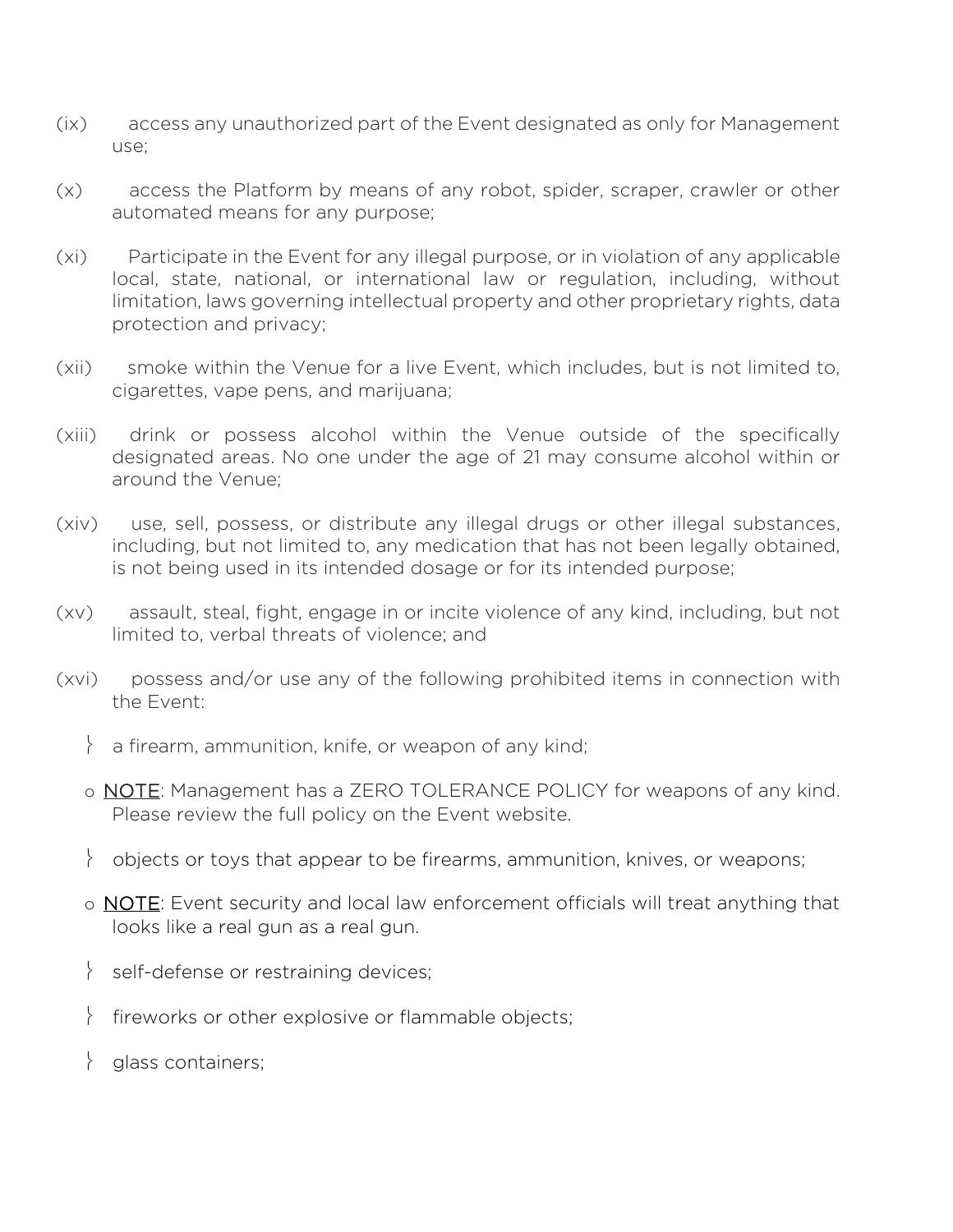- $\}$  recreational devices such as drones, remote control toys, skateboards, scooters, inline skates or shoes with built-in wheels;
- $\frac{1}{2}$  strollers which are greater than 31" in width and 52" in length;
- folding chairs;
- selfie sticks;
- > balloons.

### Ownership of the Event

The Event is owned and/or operated by Management. Unless otherwise indicated, any materials provided to Participant in connection with the Event including, but not limited to, any images, videos, logos, advertisements, promotional copy, information, data, content, educational materials, trademarks, service marks, and other materials displayed or distributed in connection with the Event (but excluding any Participant Content, as defined herein) (collectively, the "Materials") are the property of Management, its affiliated companies or third-party licensors.

Each Participant is granted a limited, non-sublicensable license (i.e. a personal and limited right) to Participate in the Event and utilize the Materials solely for Participant's personal use. Management may terminate this license at any time, without notice. Each Participant agrees that nothing herein shall be deemed a grant of any intellectual property rights or other rights to use the Materials except as expressly provided by Management in writing. Any use of the Event or the Materials except as specifically authorized in these Terms of Service, without the prior written permission of Management, is strictly prohibited.

Participant agrees that they have no expectation of privacy or confidentiality with respect to the Event (including, without limitation, any "private" interactions with other Event participants and/or guests) and that Participation in the Event shall at all times be subject to these Terms of Service and may be monitored by Management without notice.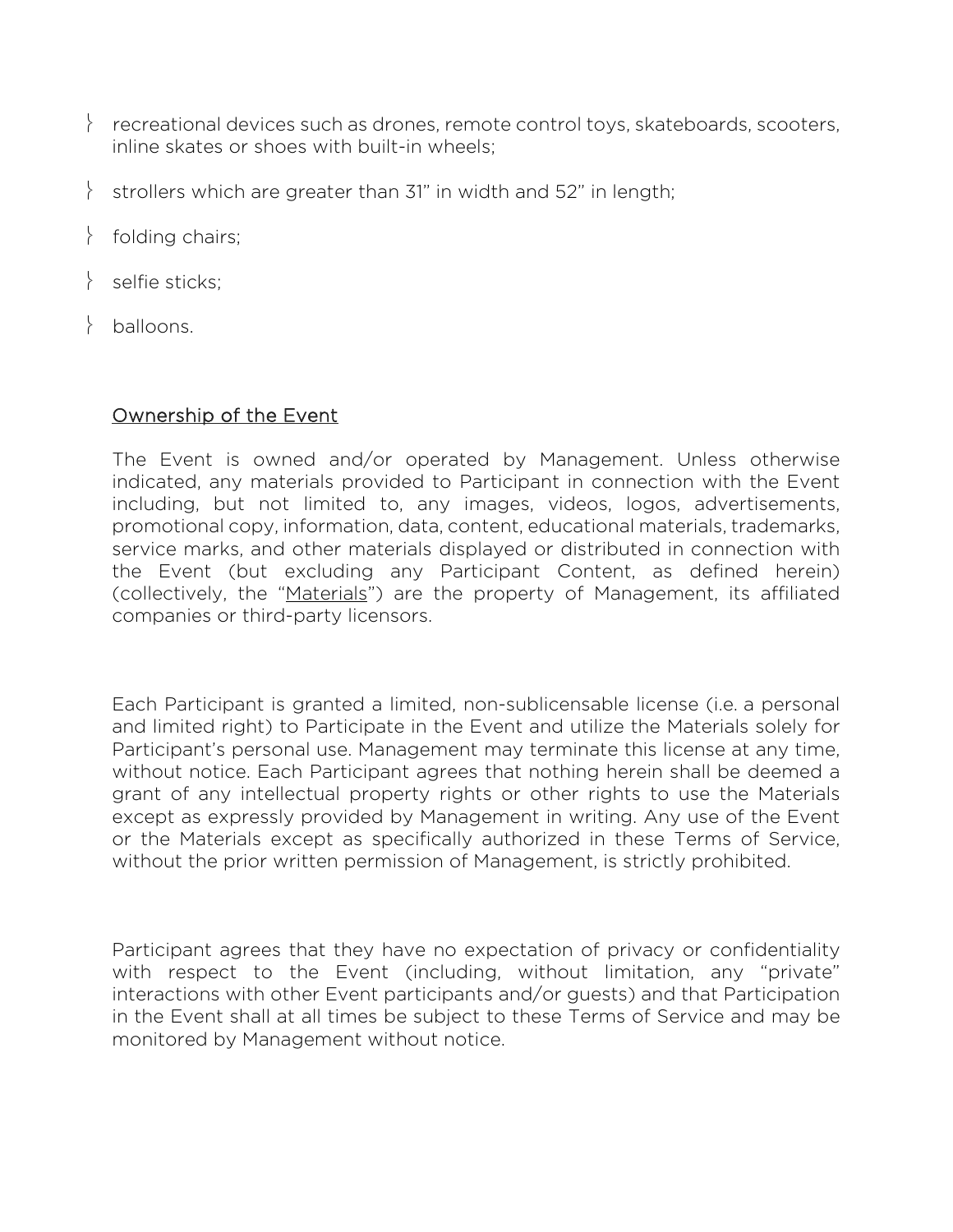### **Privacy**

By Participating in the Event or by submitting information to Management in connection with the Event, Participant agrees to the terms of Management's [Privacy Policy,](https://privacy.reedexpo.com/en-us.html) located at [http://privacy.reedexpo.com/](http://privacy.reedexpo.com/en-us.html) and which may be updated by Management at any time. The continued Participation in the Event shall constitute a Participant's acceptance of any such updated Privacy Policy. All Participants are expected to review the Privacy Policy carefully before Participating in the Event and Participant acknowledges that, in the event of a conflict or inconsistency between these Terms of Service and the Privacy Policy, the terms of the Privacy Policy shall prevail, govern and control.

To change communication preferences at any time, visit the Reed Exhibitions [communication center \(https://www.recusprivacy.com/\)](https://www.recusprivacy.com/). If Participant has questions, comments or requests regarding Management's Privacy Policy or how Management processes personal information, Participant may also access Management's "Privacy Center" at any time at: [https://privacy.reedexpo.com/en-gb/privacy-centre.html.](https://privacy.reedexpo.com/en-gb/privacy-centre.html)

In addition, Participant authorizes and permits Management to share Participant's personal information, including, but not limited to, their contact information, with such affiliated entities, exhibitors, vendors, contractors, or third parties (i) with which Participant authorizes in connection with the Event, including, but not limited to, scanning Credentials in connection with a live Event, accessing such third party's content in connection with a digital Event, or utilizing any Digital Technologies (as defined herein); and/or (ii) which may offer products, services, and/or goods that may be of interest to Participant. By use of a valid registration code, promotional code, discount code, coupon, or other code in connection with Participant's registration for the Event, Participant thereby authorizes and permits Management to share Participant's personal information, including, but not limited to, their contact information, with such entities, exhibitors, vendors, contractors, or third parties associated with such code.

"Digital Technologies" are defined as the Platform; any distribution or technology platforms for any digital aspects to the Event; any on-site or webenabled technologies, including, but not limited to, on-site Wi-Fi, on-site interactive kiosks, wearable beacon technology and/or RFID technology; and any mobile applications associated with the Event. The Event's Digital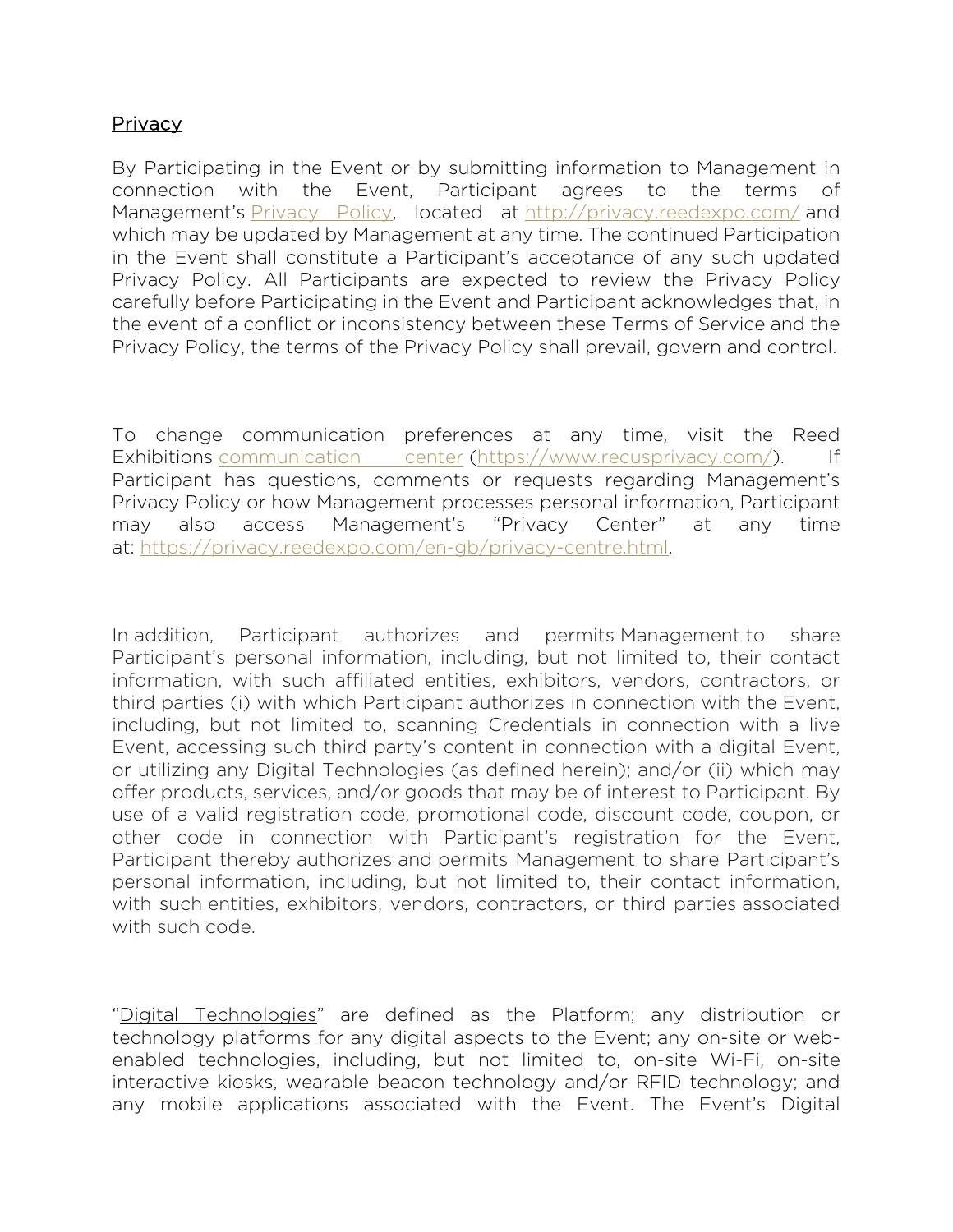Technologies are neither directed at nor intended for use by Minors under the age of thirteen (13). Management does not knowingly collect personal information from individuals under the age of thirteen (13), and if Management becomes aware that it has inadvertently done so, Management will promptly delete such personal information. All Minor Participants are hereby instructed not to access, or Participate with in any way, the Digital Technologies unless done so with the express consent of these Terms of Service by their Guardian. Further, Minor Participants under the age of thirteen (13) should only Participate in the Digital Technologies under the direct supervision of their Guardian, if such Participation is permitted by Management in Management's sole discretion.

### **Security**

Management reserves the right to modify, suspend, extend or terminate the Event, or any part thereof, or any Participant's Participation thereto if Management determines, in its sole and absolute discretion, that the Event or any part thereof has been, or is suspected to be, tampered with or disrupted due to causes beyond Management's control in a manner which may undermine or corrupt the security, integrity or feasibility of the Event or any portion thereof as contemplated herein. Although Management shall endeavor to ensure the security and integrity of the Event, in the event the Event or any part thereof is terminated or has any change in date, time, or location, for any reason beyond Management's control, Management shall not be liable to Participant in any way and Management shall have no further financial obligations to Participant.

Additionally, Management is not responsible for the actions of any other Event participants in connection with the Event, including, but not limited to, any participant's attempt to circumvent or otherwise interfere with the security, integrity, or proper conduct of the Event. Participant's interactions with third parties, including, but not limited to, guests and other participants in connection with the Event, are solely between Participant and such third party. Participant acknowledges and agrees that Management will not be responsible for any damages, losses, costs, expenses, or liabilities incurred as the result of such interactions with third parties. Management is also not responsible for any problems or technical malfunction of any network or lines, servers or providers, equipment or software which are beyond Management's control, including, but not limited to, any injury or damage to Participant or Participant's property resulting from Participation in the Event.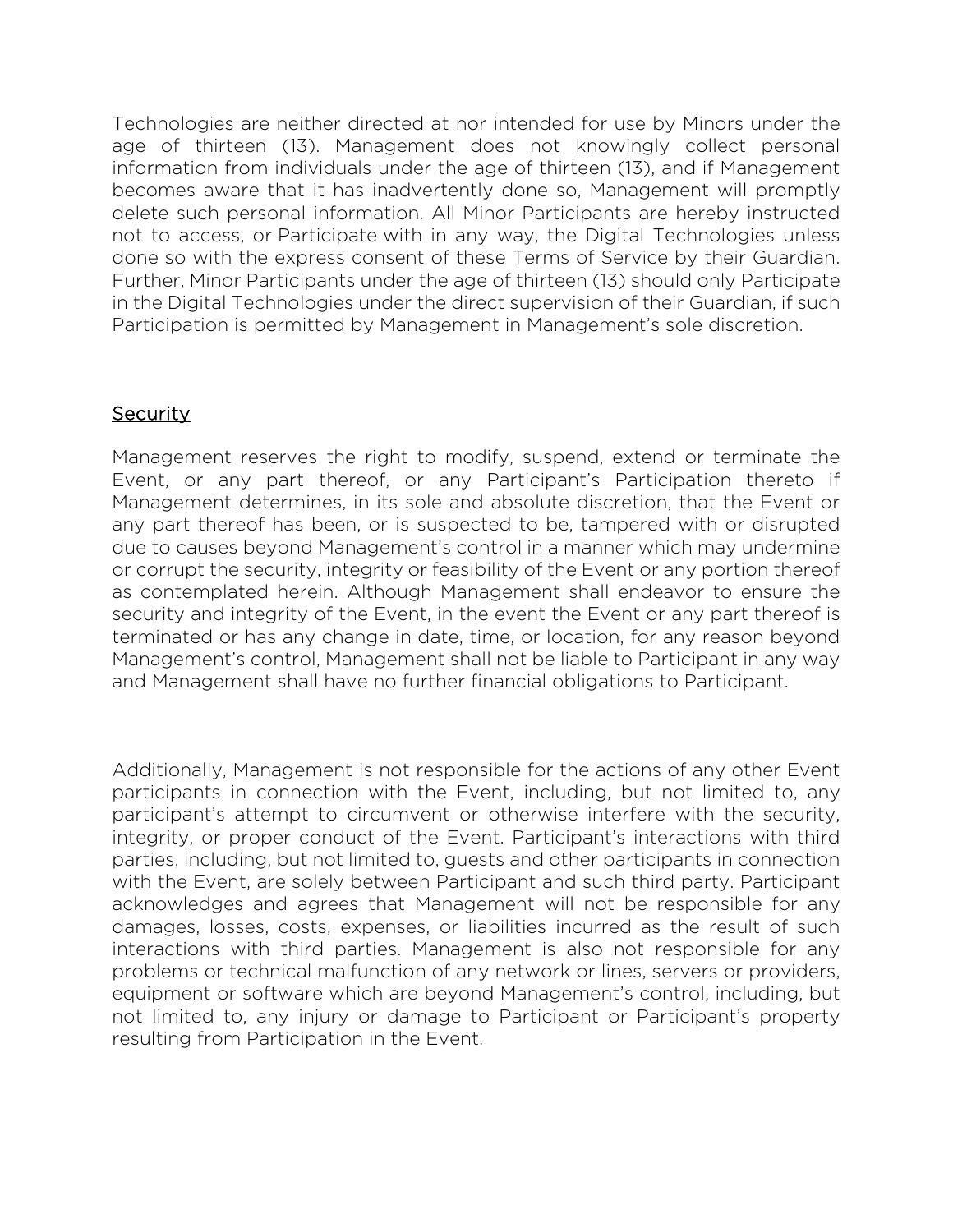### Limitation of Liability

PARTICIPANT AGREES THAT PARTICIPATION IN AND TO THE EVENT, INCLUDING ANY SECURITY MEASURES USED BY MANAGEMENT TO PROTECT THE EVENT, ARE PROVIDED STRICTLY ON AN "AS-IS" BASIS. IN CONNECTION WITH THE EVENT, MANAGEMENT SPECIFICALLY AND EXPRESSLY DISCLAIMS ANY AND ALL REPRESENTATIONS, WARRANTIES, GUARANTEES, CONDITIONS, ASSURANCES OR OTHER TERMS, WHETHER EXPRESS OR IMPLIED, INCLUDING, WITHOUT LIMITATION, ANY REPRESENTATIONS OR WARRANTES OF MERCHANTABILITY OR FITNESS FOR A PARTICULAR PURPOSE, ANY WARRANTIES THAT MAY ARISE FROM COURSE OF DEALING, COURSE OF PERFORMANCE OR USAGE OF TRADE WITH RESPECT TO THE EVENT, AND ANY REPRESTATIONS THAT THE EVENT OR THE SECURITY MEASURES FOR THE EVENT WILL BE FREE FROM DEFECTS, OPERATE OR BE FULFILLED WITHOUT ISSUE OR DELAYS, OR THAT THERE WILL BE NO CIRCUMVENTION OF THE EVENT OR ITS SECURITY MEASURES.

IF ANY APPLICABLE AUTHORITY HOLDS ANY PORTION OF THIS SECTION TO BE UNENFORCEABLE, THEN THE RELEASED PARTIES' LIABILITY WILL BE LIMITED TO THE FULLEST POSSIBLE EXTENT PERMITTED BY APPLICABLE LAW. WITHOUT LIMITING THE FOREGOING, UNDER NO CIRCUMSTANCES SHALL MANAGEMENT BE LIABLE FOR ANY CLAIM, LOSS, COST, EXPENSE, OR DAMAGE WHATSOEVER TO PARTICIPANT IN AN AMOUNT EXCEEDING THE SUM OF THE FEES ACTUALLY PAID TO PARTICIPATE IN THE EVENT.

# Acknowledgment of Terms of Service

By Participating in the Event, Participant acknowledges and agrees that Participant has read, and agrees to comply with, the Terms of Service stated herein and agrees that these terms shall be construed by and governed in accordance with the laws of the State of New York and that, with respect to any dispute arising out of these terms, the sole and exclusive jurisdiction and venue shall lie with the state and federal courts located in the County of New York, State of New York. Except where prohibited by applicable, Participant acknowledges and agrees that any and all disputes, claims, and causes of action arising out of or connected with these Terms of Service or with the Event shall be resolved individually, without resort to any form of class action. For the avoidance of doubt, registration for the Event, Participation in the Event, and/or the purchase or use of Credentials shall be considered acknowledgement of, and agreement to, these Terms of Service.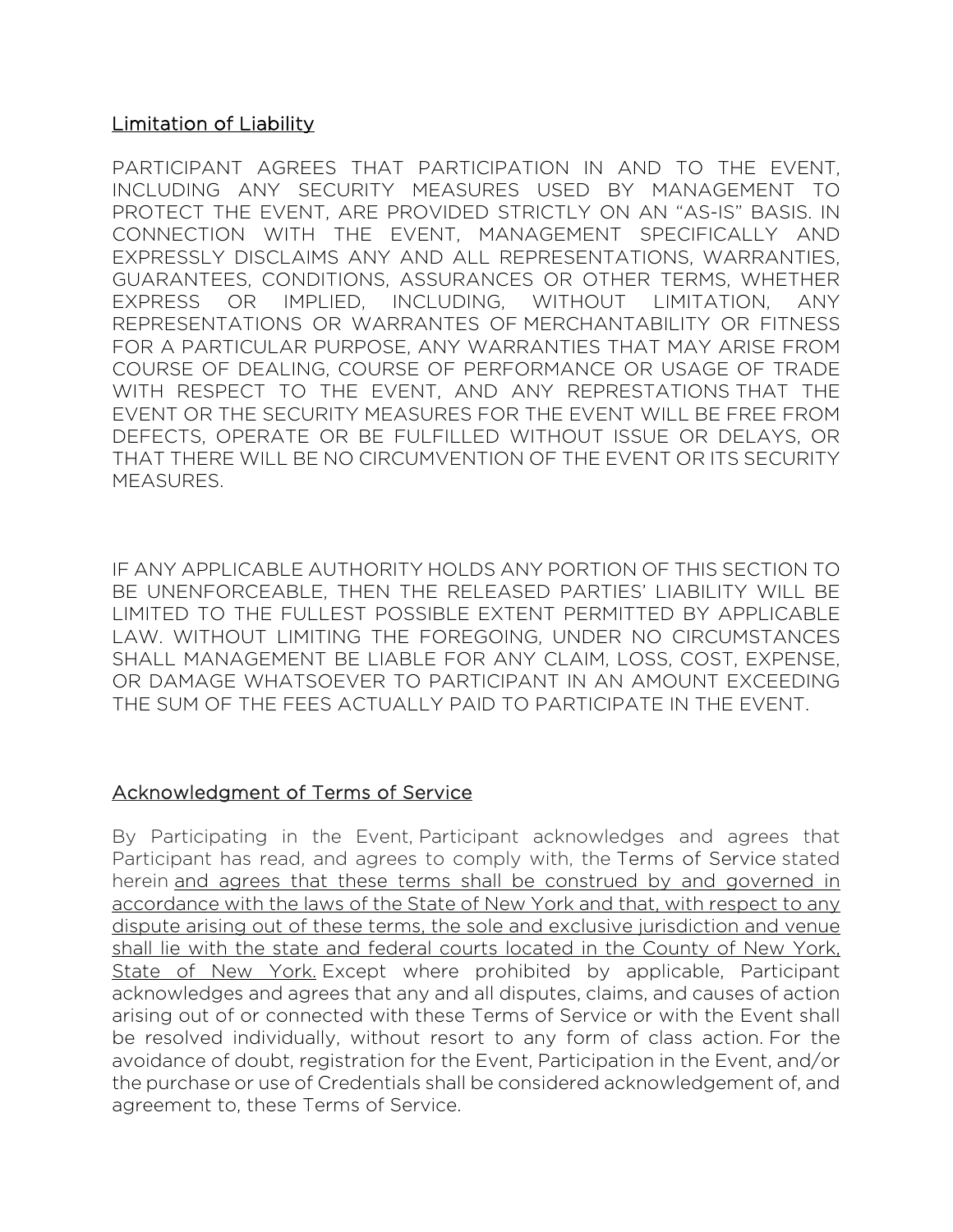If there is a fee to obtain the Credentials, Participant authorizes Management, or its designees, to charge the amount specified above to the designated credit card.

## Authority

Management shall have sole authority over all aspects of the planning, promotion, production and operation of the Event, including without limitation, determining the Venue or the Platform, scheduling, rescheduling, and if, when and for how long the Event will occur.

### Reservation of Rights; No Waiver

Management reserves all rights not expressly disclaimed in these Terms of Service. Management reserves the right to take any action that is reasonably necessary in the sole judgment of Management for the protection of the Event and/or the participants. Neither the failure of Management to require strict compliance with any provision of these Terms of Service nor the failure, delay or omission by Management in exercising any right with respect to any provision of these Terms of Service will be construed as a waiver or relinquishment to any extent of Management's right to assert or rely upon any such provision or right in that or any other instance.

### Survival

Any provision of these Terms of Service which imposes an obligation on a Participant after the Event concludes shall be deemed to survive the conclusion of the Event.

### **Severability**

If any provision of these Terms of Service is judged to be invalid or unenforceable, the defective provision shall first be revised, limited or amended, consistent with the general intent of the provision, such that it is valid and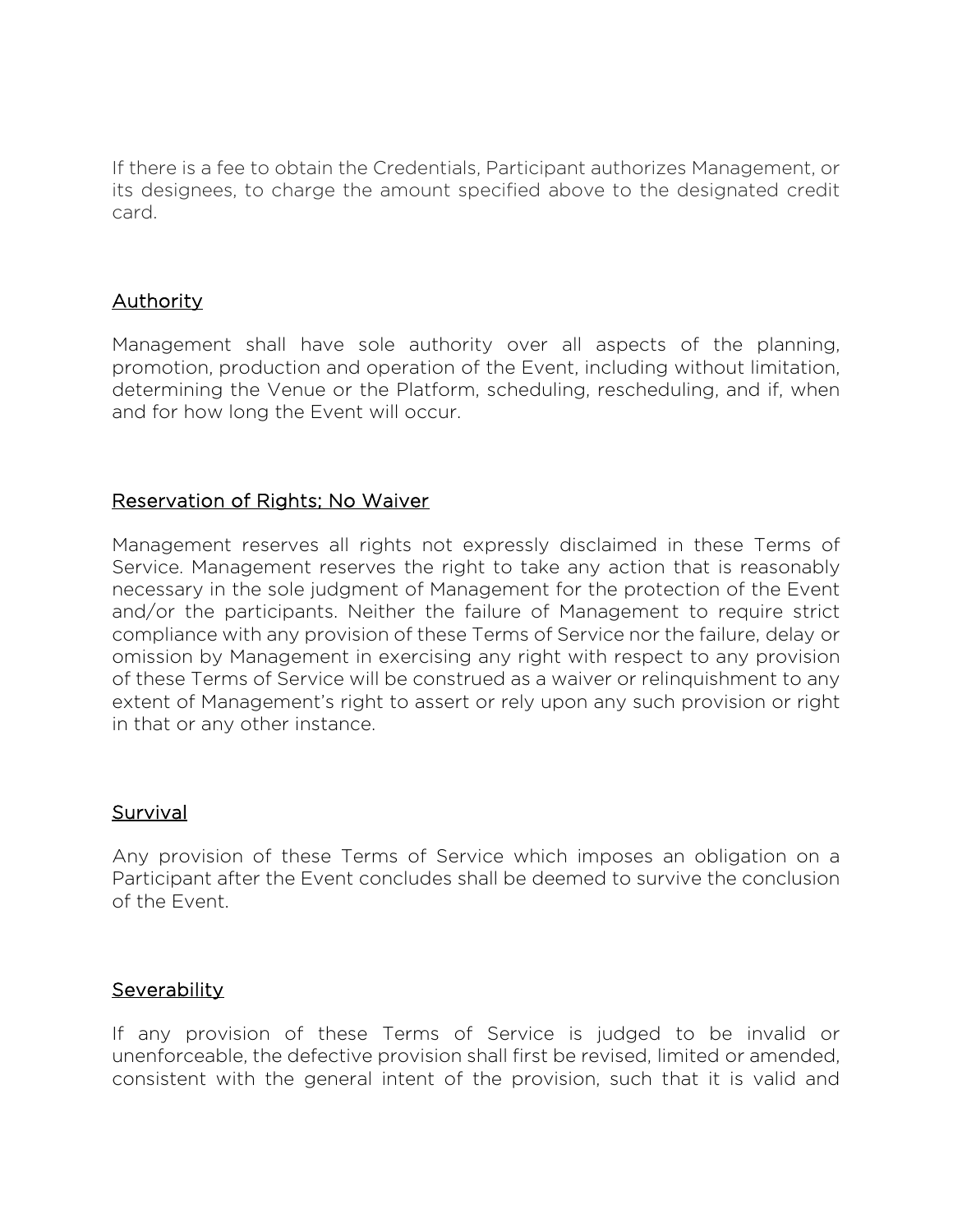enforceable, and the remaining provisions of these Terms of Service shall be unaffected and shall remain enforceable.

### Headings

The section headings in these Terms of Service are for reference purposes only and shall not in any way affect the meaning or interpretations of these Terms of Service.

#### Integration; Non-Reliance; Remedies Cumulative

These Terms of Service, including the terms incorporated by reference herein, constitute a legal, valid, and binding obligation, enforceable in accordance with its terms. Participant acknowledges that in agreeing to these Terms of Service he or she has not relied on, and shall have no right or remedy in respect of, any statement, representation, assurance or warranty (whether made negligently or innocently) other than as expressly set out in these Terms of Service. The rights and remedies provided by these Terms of Service are cumulative and use of any one right or remedy by either Participant or Management shall not preclude or waive the right to use any or all other rights or remedies. Such rights and remedies are given in addition to any other rights or remedies Participant and Management may have by law, statute, ordinance, or otherwise.

### Health & Safety Acknowledgement

Please ensure that you have reviewed any advisories or restrictions that may be in place for [travel to the](https://travel.state.gov/content/travel/en/traveladvisories/ea/covid-19-information.html)  [United States](https://travel.state.gov/content/travel/en/traveladvisories/ea/covid-19-information.html) and for travel to the city and state of the Event.

Please be advised that a risk of exposure to COVID-19 exists in any event or public space, including the Event. Prior to registering for and attending the Event, please ensure you have read the latest [CDC](https://www.cdc.gov/coronavirus/2019-ncov/prevent-getting-sick/prevention.html)  [Guidelines for Prevention.](https://www.cdc.gov/coronavirus/2019-ncov/prevent-getting-sick/prevention.html) *By attending the Event, you acknowledge this inherent risk on behalf of yourself and/or any Minor attending the Event for which you serve as Guardian (collectively, "You") and, as a condition of entering the Event, You acknowledge, understand and confirm each of the following in accordance with applicable health guidelines:*

that You will abide by all terms of admission and participation (as may be updated from time to time), all Event health-and-safety requirements as made available on the Event website, all local public health regulations and guidance from the relevant city and/or state which are in effect at